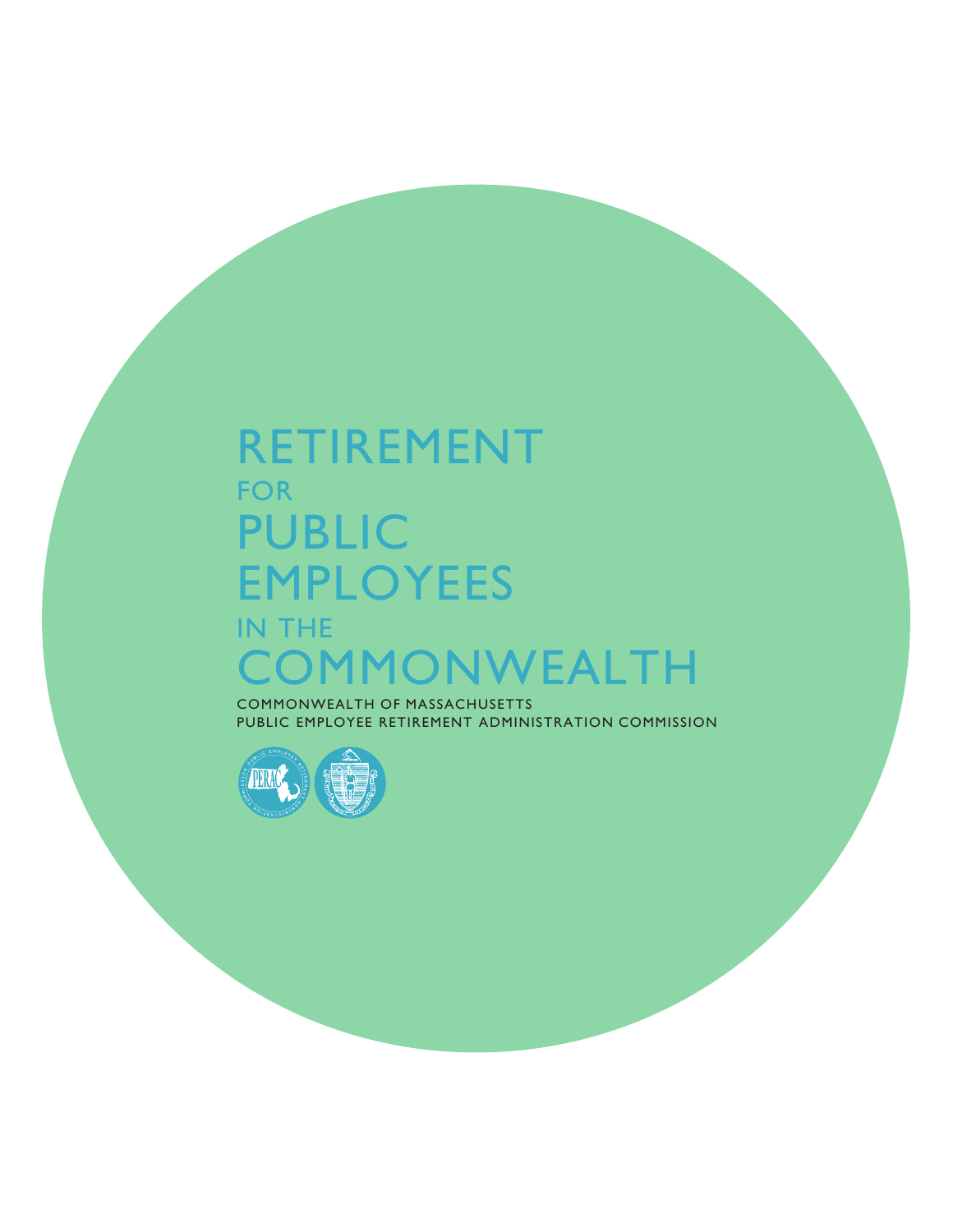# PUBLIC EMPLOYEE RETIREMENT ADMINISTRATION COMMISSION MEMBERS

DOMENIC J. F. RUSSO **CHAIRMAN** SUZANNE M. BUMP STATE AUDITOR/VICE CHAIRMAN GREGORY R. MENNIS JAMES M. MACHADO DONALD R. MARQUIS ROBERT B. McCARTHY

JOSEPH E. CONNARTON EXECUTIVE DIRECTOR

MARCH, 2011 | A PERAC PUBLICATION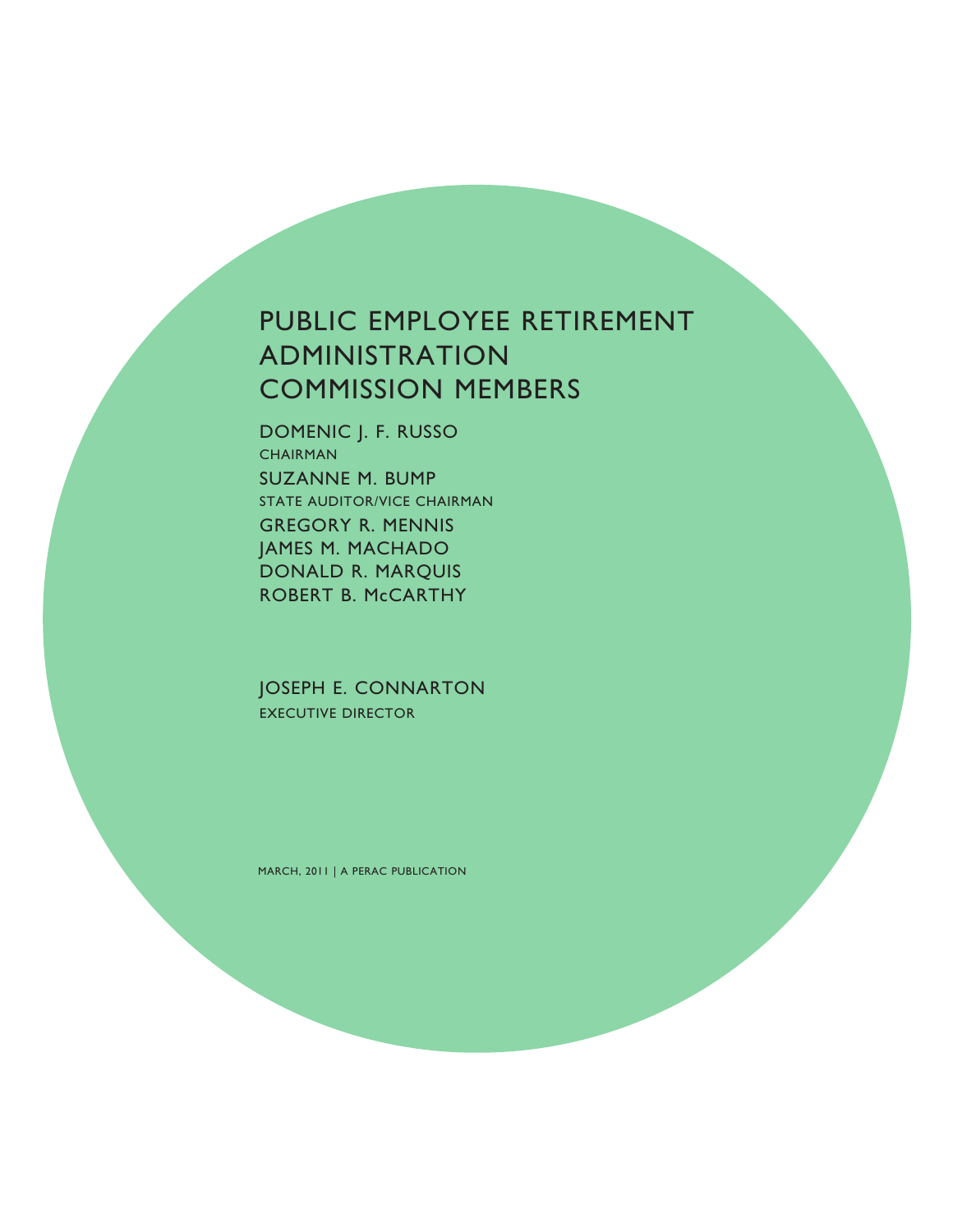# TABLE OF CONTENTS

| Introduction                                         | $\mathbf{2}$ |
|------------------------------------------------------|--------------|
| • Composition of the Retirement Board                | $\mathbf{2}$ |
| • Membership in the Retirement System                | 3            |
| • Contributions to the Retirement System             | 3            |
| • Members' Accounts in the Annuity Savings Fund of   |              |
| the Retirement System                                | 4            |
| • Withdrawal of Accumulated Deductions from the      |              |
| <b>Retirement System</b>                             | 4            |
| • Forfeiture of Member's Rights Due to Dereliction   |              |
| of Duty                                              | 5            |
| • Portability of Creditable Service & Membership     | 5            |
| • Dual Members                                       | 5            |
| • Types of Retirement Available to Employees Who     |              |
| Are Members of a Retirement System                   | 6            |
| • Benefits Available to Eligible Survivors of Active |              |
| Members of a Retirement System                       | 7            |
| • Retirement Allowance Payment Options               | 8            |
| • Cost-of-Living Adjustments                         | 9            |
| • Post Retirement Earnings                           | 9            |
| • Calculation of a Superannuation Retirement         |              |
| Allowance                                            | 10           |
| • Sample Calculations                                |              |
|                                                      |              |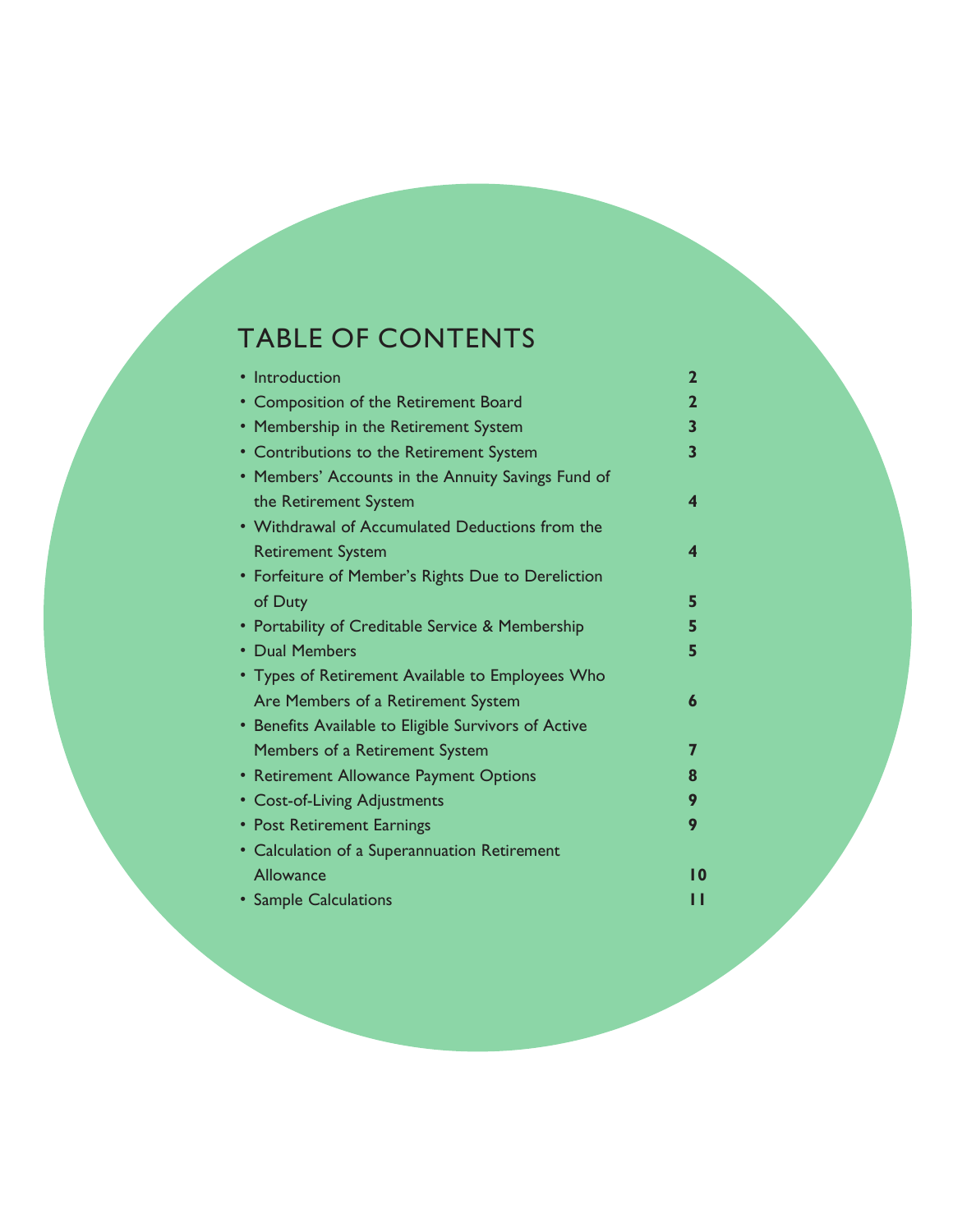### INTRODUCTION

There are 105 contributory retirement systems for public employees in the Commonwealth. All of these systems come under the provisions of chapter 32 of the Massachusetts General Laws and are subject to the oversight of the Public Employee Retirement Administration Commission (PERAC).

Nearly all persons employed in the public sector in Massachusetts who meet certain eligibility criteria are members of one of the 106 retirement systems governed by chapter 32. Notable exceptions are employees of the Massachusetts Bay Transportation Authority, who belong to a retirement plan that is collectively bargained rather than statutorily mandated.

The State Retirement System is established for eligible state employees. The Massachusetts Teachers' Retirement System is composed of all public school teachers, except those in the city of Boston. Each city and many large towns have a retirement system for its eligible employees. Each county, except Suffolk County, has a retirement system, administered for eligible county employees and for employees of towns and other public entities that are governmental units within the county retirement system. In addition, retirement systems have been established for eligible employees of the Blue Hills Vocational School District, the Greater Lawrence Sanitary District, the Massachusetts Housing Finance Agency, the Massachusetts Port Authority, the Massachusetts Water Resource Authority and the Minuteman Regional School District.

The retirement board has the responsibility of establishing criteria for membership. Certain persons, for example, temporary or part time employees who do not meet the eligibility criteria for membership, are not members of the county or municipal retirement system. These persons are generally required to participate in an alternative plan, for example a deferred compensation plan established for employees.

The Massachusetts retirement systems established by G.L. c. 32 are what are commonly called "defined benefit" plans. This means that the members' benefits are determined by a benefit formula contained in the plan, in this case, the statute.

Employees of the Commonwealth and other public entities may participate in a deferred compensation plan in addition to the contributory retirement system. This sort of plan is a "defined contribution" plan. This means that each participant has an account and the benefits that a participant receives are based on the total value of that account. This type of plan is similar to private sector "401k" plans.

### COMPOSITION OF THE RETIREMENT BOARD

Each Retirement System is administered by a Retirement Board.

#### State Retirement Board

The State Treasurer is a member ex-officio and Chairman of the State Retirement Board. The second member is appointed by the Treasurer, the third and fourth members are elected by the members of the retirement system and are active members of the system or retirees. The fifth member is chosen by the other four and cannot be an employee, a retiree, or official of the commonwealth.

#### Teachers' Retirement Board

The Commissioner of Education or his designee is the member ex-officio and Chairman of the Teachers' Retirement Board. The second member is the State Treasurer or his designee. The third member is the State Auditor or his designee. A fourth member is a retired former public school teacher and is appointed by the Governor. The fifth and sixth members are elected by the members of the Teachers' Retirement System and are active or retired members of the system. The other six members select the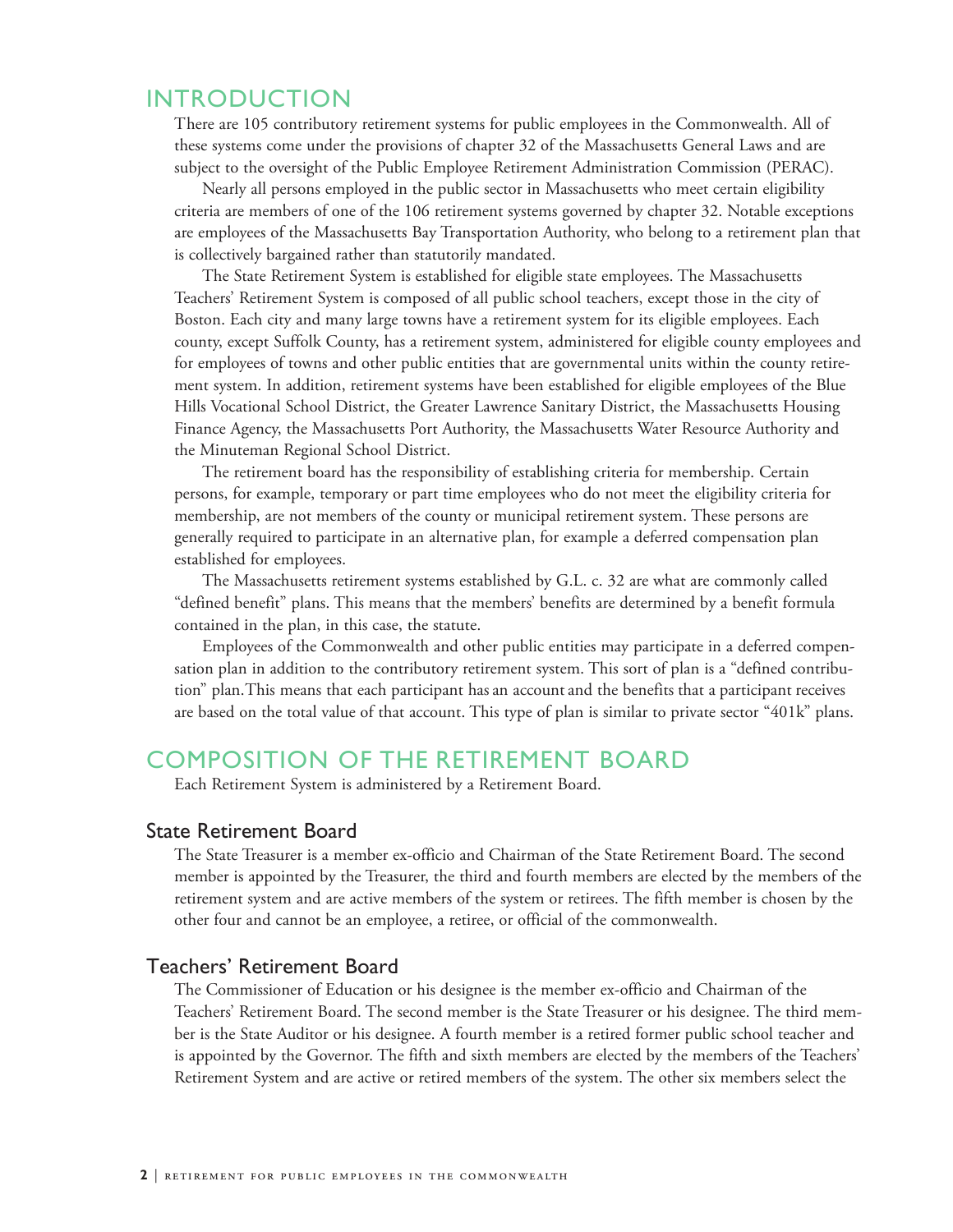seventh member of the Teachers' Retirement Board.

#### County Retirement Board

The County Treasurer (or director of finance if there is no treasurer) is a member ex-officio and Chairman of a county retirement board. The second member is appointed by the county commissioners. The third and fourth members are elected by the members of the retirement system and are active members of the system or retirees. The fifth member is elected by the County Retirement Board Advisory Council and is the treasurer of one of the governmental units within the system. A regional retirement board replaces the county retirement board for abolished counties and is similarly constituted.

#### City or Town Retirement Board

In city and town retirement systems, the city auditor, town accountant or other official having similar duties and powers is a board member ex officio. The second member is appointed by the board of selectmen, the mayor or the city manager. The third and fourth members are elected by the members of the retirement system and are active members of the system or retirees. The fifth member is chosen by the other four and cannot be an employee, a retiree, or official of the governmental unit. These five board members elect the chairman of the city or town retirement system.

## MEMBERSHIP IN THE RETIREMENT SYSTEM

Employees who meet the retirement board's criteria for membership are members of the retirement system. At the time of employment, a determination is made with respect to whether the new employee becomes a member of the retirement system or participates in the alternative plan for employees who are not members of the retirement system. Except for elected officials who can choose to join the applicable retirement system, membership of eligible employees is mandatory.

## CONTRIBUTIONS TO THE RETIREMENT SYSTEM

Upon becoming a member of the retirement system each participant is required to contribute a percent of his or her regular compensation to the retirement system. The term "regular compensation" is defined by statute and regulation to include salary, wages, or other compensation set for the individual service of the employee which are customary, normal or ordinary. Bonuses, overtime and other compensation inflated by extraordinary ad hoc payments are not considered to be regular compensation.

The percent that a member contributes depends on the date that he or she became a member of the system.

• Members whose membership commenced prior to January 1, 1975 contribute at a rate of 5%;

• Members whose membership commenced on or after January 1, 1975 and prior to January 1, 1984 contribute at the rate of 7%;

• Members whose membership commenced on or after January 1, 1984 and prior to July 1, 1996 contribute at the rate of 8%.

• Members whose membership commenced on or after July 1, 1996 contribute at the rate of 9%, except members of the state police who contribute at the rate of 12%.

• Members of the Teachers' Retirement System who participate in the alternative superannuation retirement benefit program and all teachers hired on or after July 1, 2001 contribute 11%.

In addition to the contribution described above, members whose membership commenced after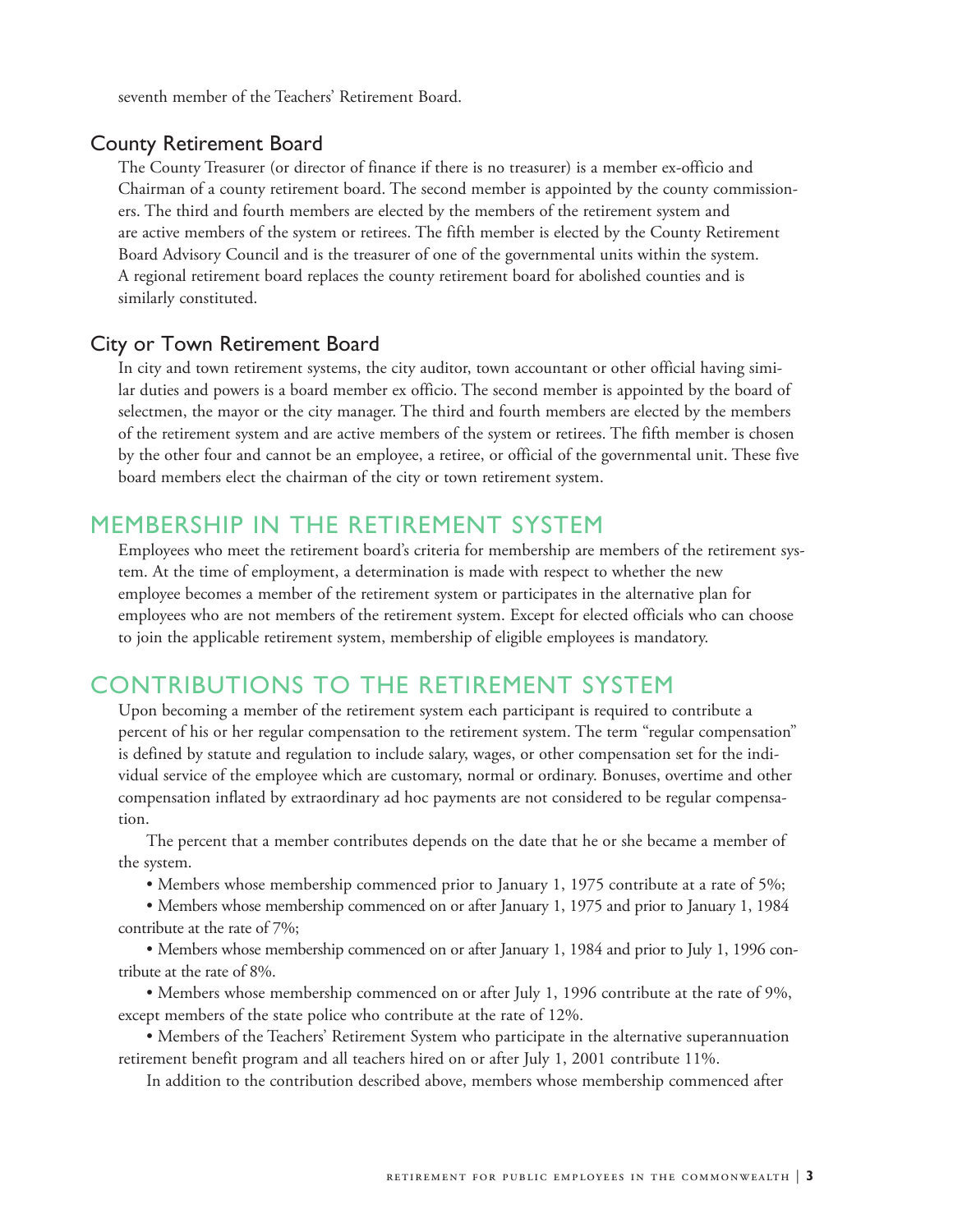January 1, 1979 are required to contribute an additional 2% of all regular compensation in excess of \$30,000. This contribution is made during any pay period in which the rate of regular compensation is in excess of \$30,000. For example, an additional 2% will be deducted from regular compensation in any week in which the member earns regular compensation in excess of \$576.92.

After January 1, 1988, the amount that the member contributes to the retirement system is "pre-tax", meaning that no federal income taxes have been withheld.

# MEMBERS' ACCOUNTS IN THE ANNUITY SAVINGS FUND OF THE RETIREMENT SYSTEM

The contributions withheld from a member's regular compensation are credited to an account maintained in the member's name in the Annuity Savings Fund of the retirement system. Each year "regular interest" is credited to the member's Annuity Savings account. The amount of this "regular interest" is established by PERAC in consultation with the Commissioner of Banks. It is obtained from the average paid on individual savings accounts by a representative sample of at least ten financial institutions in the Commonwealth.

| 1990 | 5.4%    |
|------|---------|
| 1991 | 5.4%    |
| 1992 | 4.7%    |
| 1993 | $3.1\%$ |
| 1994 | 2.5%    |
| 1995 | 2.6%    |
| 1996 | 2.5%    |
| 1997 | 2.5%    |
| 1998 | $2.4\%$ |
| 1999 | $2.2\%$ |
| 2000 | $2.1\%$ |
| 2001 | 1.9%    |
|      |         |

The rates of "regular interest" established for the past few years have been:

| 1990 | 5.4%    | 2002 | 1.4%    |
|------|---------|------|---------|
| 1991 | 5.4%    | 2003 | 1.0%    |
| 1992 | 4.7%    | 2004 | 0.6%    |
| 1993 | $3.1\%$ | 2005 | 0.6%    |
| 1994 | 2.5%    | 2006 | 0.6%    |
| 1995 | 2.6%    | 2007 | 0.6%    |
| 1996 | 2.5%    | 2008 | 0.6%    |
| 1997 | 2.5%    | 2009 | $0.5\%$ |
| 1998 | 2.4%    | 2010 | 0.3%    |
| 1999 | 2.2%    | 2011 | $0.2\%$ |
|      |         |      |         |

# WITHDRAWAL OF ACCUMULATED DEDUCTIONS FROM THE RETIREMENT SYSTEM

Upon termination from service, a member of the retirement system may be entitled to a return of his accumulated total deductions.

If a member voluntarily terminates service with less than ten years of creditable service, interest will be included in that withdrawal at the rate of 3%. If a member voluntarily terminates service with more than 10 years of creditable service or involuntarily terminates service, "regular interest" as described above will be included in the withdrawal.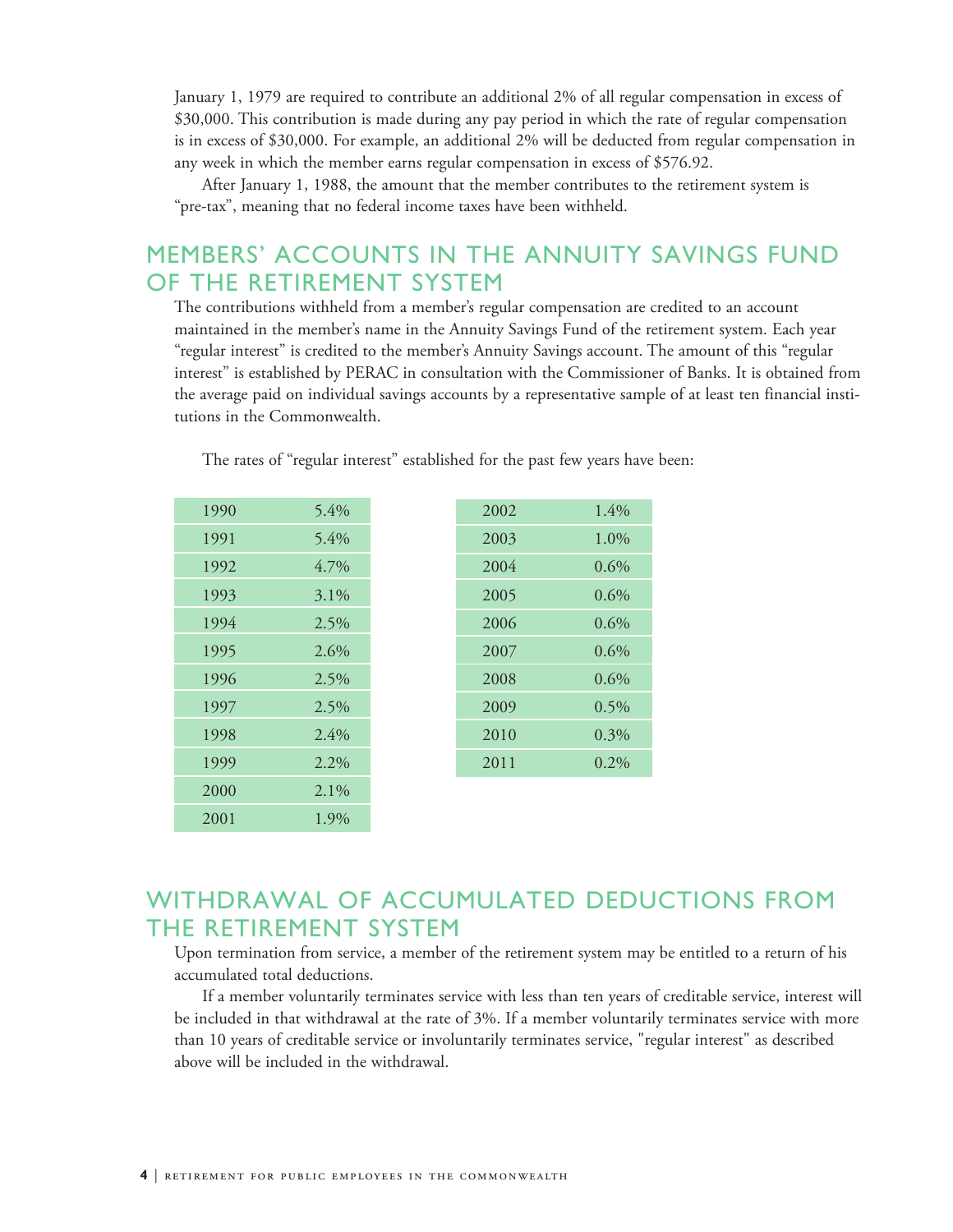There are substantial federal tax consequences connected with a withdrawal if the untaxed portion of a member's accumulated deductions is paid directly to the member. At the time that a member makes a request for such a return, information on the potential federal income tax withholding will be supplied along with information on how to transfer the distribution into an individual retirement account or other qualified plan. In addition to withholding for federal income taxes, the member may be subject to a 10% penalty on the untaxed portion of the withdrawal.

A member of a retirement system may not withdraw his or her funds prior to termination. A member's Annuity Savings account cannot be attached or taken to satisfy debts. A member's retirement benefit can be attached to satisfy a support order after retirement, but no attachment or distribution can be made prior to the member's retirement or termination from service. A member who is involved in a divorce should contact the retirement board for assistance and information regarding the division of his or her right to a pension in a divorce proceeding.

# FORFEITURE OF MEMBER'S RIGHTS DUE TO DERELICTION OF DUTY

Certain conduct may result in the forfeiture of a member's right to a retirement allowance or to a return of his or her accumulated total deductions. A person found to have misappropriated funds from his or her employer may be required to make restitution from his or her account of the amount misappropriated plus the costs of investigation. A final conviction of certain crimes can result in the loss of the right to a retirement allowance or in some cases a forfeiture of all contributions to the retirement system.

### PORTABILITY OF CREDITABLE SERVICE & MEMBERSHIP

If a member of a retirement system leaves service and transfers to another political subdivision whose employees are members of a retirement system established by G.L. c. 32, his or her accumulated total deductions are transferred to the retirement system which pertains to the new employment. The creditable service from the first retirement system is also transferred to the new system.

When a member of one retirement system transfers his or her membership to another retirement system established by G.L. c. 32, his or her percentage rate of contribution remains the same as it was in the system from which he is transferring membership.

If a member of a retirement system terminates service and takes a withdrawal of his or her contributions and later re-establishes membership in the same retirement system or becomes a member of another system, his or her percentage rate of contribution is that which is in effect when membership is re-established.

When a person who has had service in more than one system retires, the system from which he or she retires pays the retirement allowance and is reimbursed by the other system for a part of the allowance. There are special provisions for the payment of an allowance to a dual member.

### DUAL MEMBERS

If a person is employed by two separate governmental units, he or she would be enrolled in the retirement system pertaining to each governmental unit, subject to each system's rules regarding eligibility for membership. For example a full-time State employee who is also employed on a part-time basis by one of the cities or towns in Massachusetts would be enrolled in the State Retirement System and might also be required to enroll in the city or town's retirement system depending upon the rules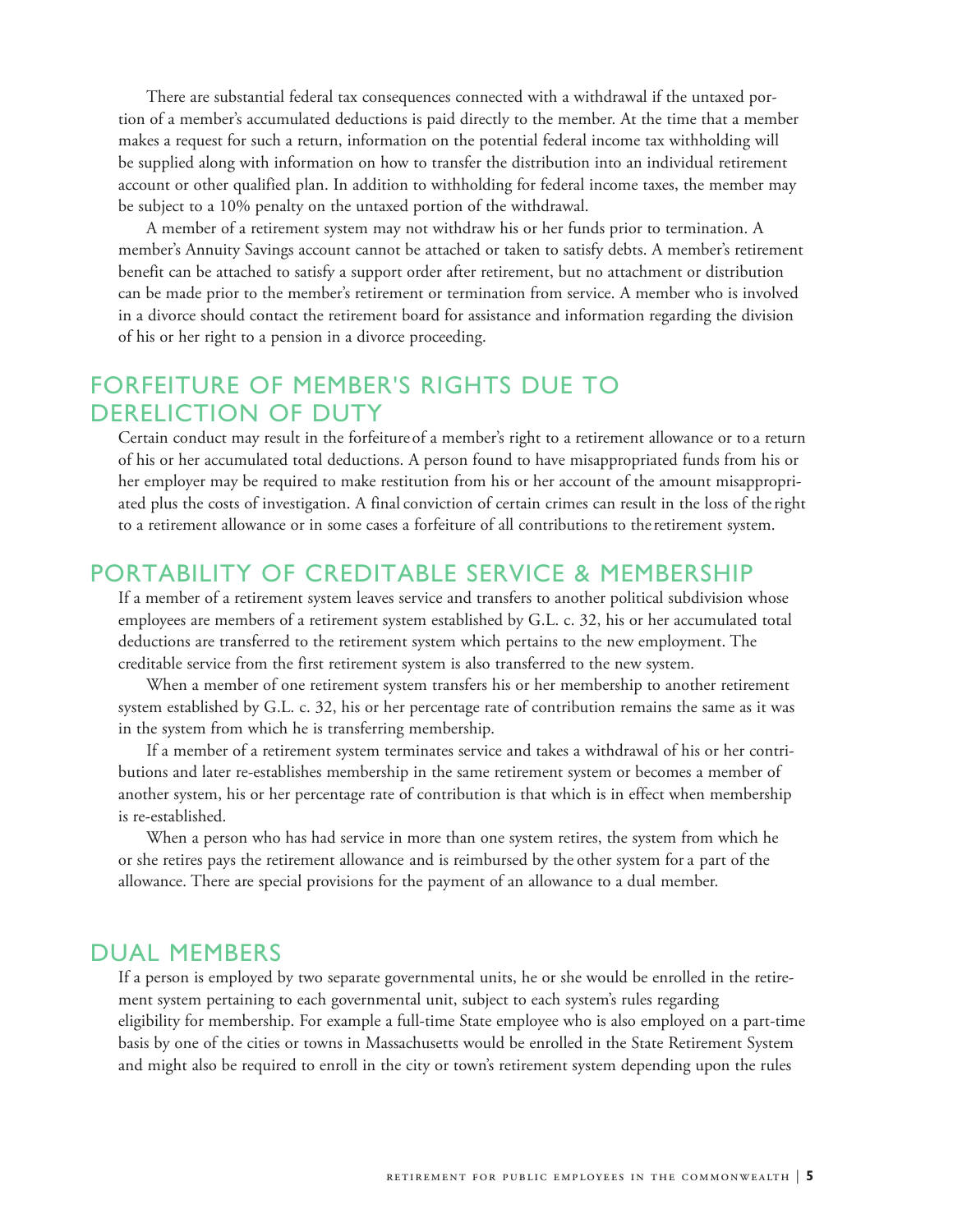regarding part-time employees' eligibility for membership in such city or town's retirement system. Persons who are enrolled in two (or more) retirement systems are termed "dual members".

Dual members contribute a percentage of their regular compensation in each retirement system of which they are a member and are eligible for retirement allowances and other benefits from each retirement system. Upon retirement, however, the total benefit received from such "dual membership" cannot exceed the amount the member would have received had his or her total regular compensation been received from a single governmental unit.

The law provides for a special calculation method for dual members who retire after January 1, 2010. This calculation formula applies to persons who are employed concurrently by more than one governmental unit and who are members of more than one retirement system. Under this formula, the person would be paid an allowance that is calculated as if his or her employment was solely in each position with each benefit separately calculated. The two allowances would then be added together. The limitation does not apply to persons had been granted ten years of creditable service in each of two or more systems and who received regular compensation from two or more units in more than one retirement system, as of January 1, 2010. It also does not apply to any member who does not receive regular compensation from each of two or more units concurrently on or after January 1, 2010.

# TYPES OF RETIREMENT AVAILABLE TO EMPLOYEES WHO ARE MEMBERS OF A RETIREMENT SYSTEM

There are several types of retirement to which members of a retirement system are entitled. The ultimate amount of the benefit payable depends upon the type of retirement and the "option" selected by the member at the time of retirement.

There are special provisions that deal with elected officials, members who hold certain public safety positions and others. The following discussion pertains to employees classified in Group 1, a majority of public employees.

#### Superannuation Retirement

Superannuation retirement is based on age and service. Persons who are over age 55 and who have at least ten years of creditable service are eligible to retire for superannuation. Members who are not yet 55 and have in excess of 20 years of service are also eligible to retire for superannuation at a reduced benefit amount.

**Amount of Superannuation Retirement Benefit**: A member's superannuation retirement allowance is determined by a formula utilizing the member's highest three–year average rate of regular compensation, a percent determined by the member's age and job classification at retirement and his or her length of creditable service. The amount determined by the benefit formula cannot exceed 80% of the employees' highest three-year average rate of regular compensation. Veterans are entitled to an additional benefit of \$15 per year for each year of service, up to a maximum of \$300.

#### Ordinary Disability Retirement

Ordinary disability retirement is available for persons who are permanently incapacitated from the performance of their duties as the result of illness or injury that is not job-related. Non-veterans in most retirement systems must have at least ten years of creditable service. In a few systems that have not accepted a special provision of the law, non-veterans must have at least fifteen years of creditable service. Veterans must have at least ten years of creditable service and must be under "maximum age" for his Group. "Maximum age" for most public safety personnel is age 65.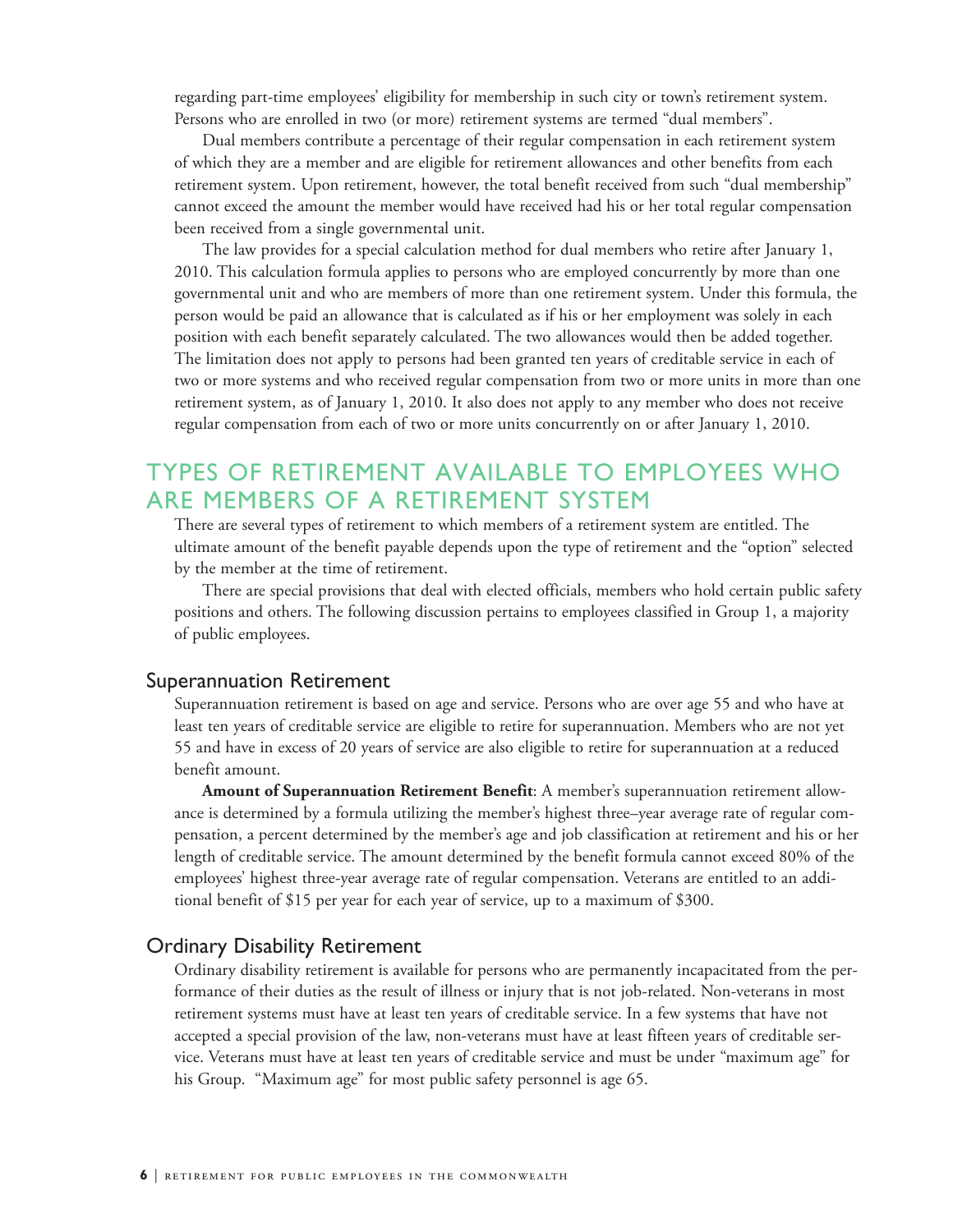**Amount of Ordinary Disability Retirement Benefit**: If the member is not a veteran, the benefit is equal to the superannuation retirement allowance that he or she would have received at age 55. If the member is a veteran, the benefit is 50% of the member's final rate of salary during the preceding 12 months, plus an amount called the "annuity" which reflects a return of his or her member contributions plus interest.

#### Accidental Disability Retirement

Accidental disability retirement is available for a person who is permanently incapacitated from the performance of his or her duties as the result of an injury sustained or a hazard undergone at some definite time and place and in the actual performance of his or her duties.

**Amount of Accidental Disability Retirement Benefit**: A member receiving accidental disability retirement receives an allowance that consists of two parts. The part called the "pension" is 72% of the member's regular compensation. In addition, the member receives an "annuity" based on his or her accumulated deductions. The total allowance that a person who became a member after 1987 may receive is limited to 75% of the member's compensation. There is an additional pension of \$312 for each child who is under age 18 at the time of the member's retirement, with no age limitation if the child is mentally or physically incapacitated from earning. The additional pension may continue up to age 22 for any child who is a full time student at an accredited educational institution. In systems that have adopted a special local option, the additional allowance is increased by an annual cost of living adjustment, amounting to \$729.84 for FY11. In systems accepting the relevant local option, veterans are entitled to an additional benefit of \$15 per year for each year of service, up to a maximum of \$300. Recent amendments to the retirement laws have capped the amount of regular compensation upon which a benefit may be calculated for persons who become members after January 1, 2011.

# BENEFITS AVAILABLE TO ELIGIBLE SURVIVORS OF ACTIVE MEMBERS OF A RETIREMENT SYSTEM

#### Accidental Death Benefits

Accidental death benefits are available to the eligible survivors of active members who die as a result of a work-related injury.

**Amount of an Accidental Death Benefit**: An immediate payment equal to the accumulated deductions in the member's account at the time of death is paid to the person named as beneficiary on the beneficiary forms filed at the time that the person becomes a member. This beneficiary can be more than one person or entity and there are no limitations on who the member can name. The member can change this beneficiary designation at any time. In addition, the eligible survivor, as determined by the retirement law, receives a pension equal to 72% of the member's compensation at the date of death, plus a supplement of \$312 per year, per child, payable to the spouse or legal guardian until all dependent children reach age 18 or 22 if full–time students, unless mentally or physically incapacitated, in which case the supplemental payment continues. In systems accepting the relevant local option, the supplemental benefit for children is equal to the supplemental benefit for eligible children of accidental disability retirees.

The statute determines the beneficiary for an accidental death benefit. The surviving spouse of a member, living with the member at the time of death or living apart for justifiable cause, would receive the benefit for life. If there is no eligible spouse, the benefit would go to children under age 18 or under age 22 if full-time students, unless mentally or physically incapacitated, in which case the benefit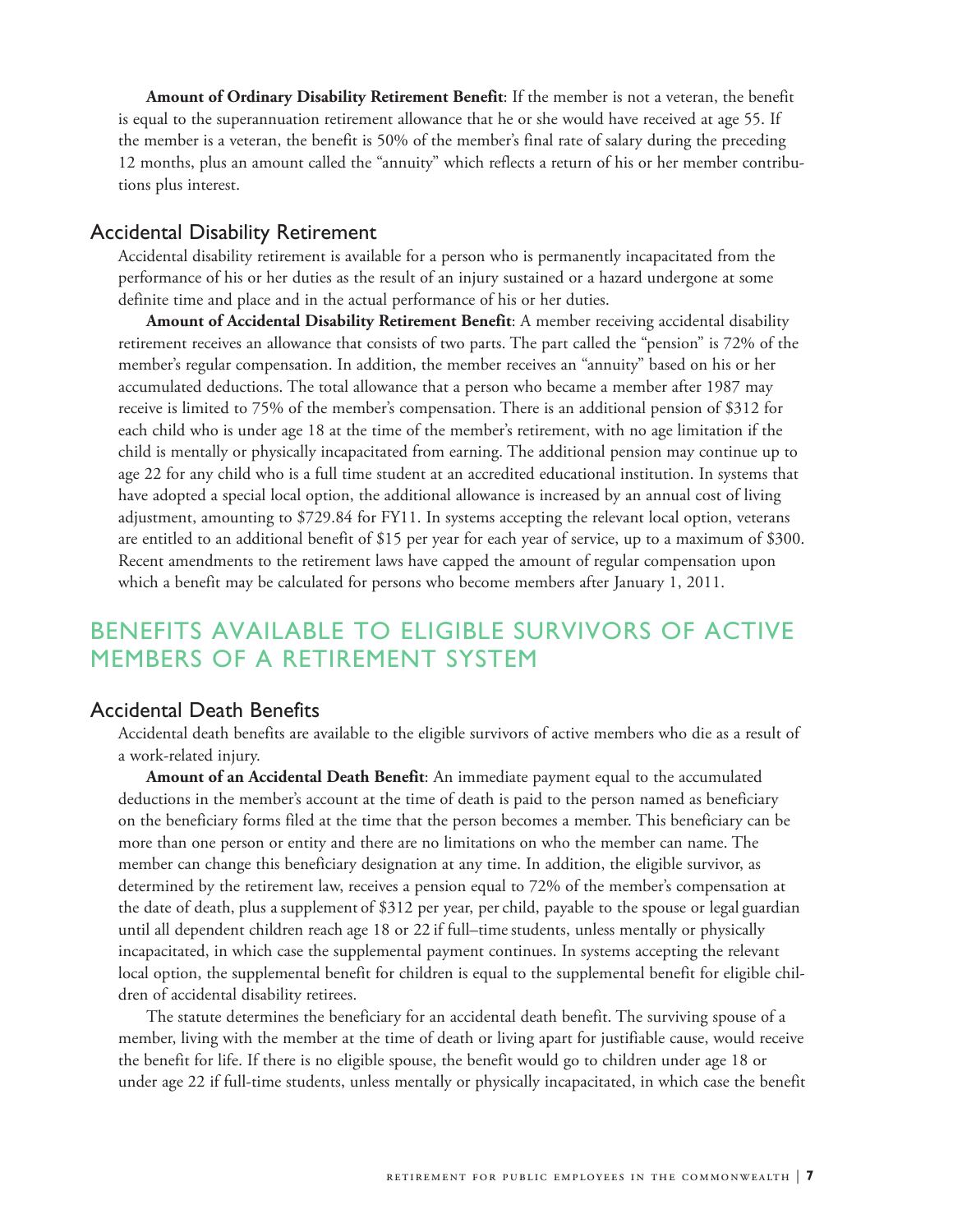would continue. If on the date of death there is no eligible spouse or child, the benefit would be paid to totally dependent parents or siblings of the member who were living with the member at the time of death.

#### Death Benefit If the Member's Death is Not Job-Related

The survivor of a member in service who has at least two years of creditable service may be entitled to a benefit on the non job-related death of the member.

**Amount of Benefit**: The eligible survivor will receive an allowance equal to that which would have been payable had the member retired and elected Option C on the day before his or her death. (Option C is discussed below.) If the member dies before reaching age 55, the allowance is calculated as if the member had reached that age and retired on the date of death, selecting Option C. A minimum annual allowance of \$3,000 is payable to the surviving spouse of a member in service who dies with at least two years of creditable service, provided that the member and the spouse were married for at least one year and living together on the member's date of death.

The surviving spouse of such a member in service receives an additional allowance equal to the sum of \$1,440 per year for the first child and \$1,080 per year for each additional child.

### Benefits Available to Eligible Survivors of Members of a Retirement System Who Were Retired for Accidental Disability

Eligible survivors of accidental disability retirees are entitled to an allowance on the death of the retiree. The amount of the allowance depends on the circumstances and cause of the retiree's death.

**Minimum Allowance**: If the member's death is from a cause unrelated to the condition for which the member received accidental disability benefits and the member retired at a time when Option C was not available to accidental disability retirees, the spouse will receive an annual allowance of \$6,000 for life. In systems that have adopted a local option this annual allowance is \$9,000.

**Amount of an Accidental Death Benefit**: If the member's death was the natural and proximate result of the injury or hazard undergone on account of which such member was retired, the eligible survivor receives the pension portion of the accidental disability retirement allowance that the member was receiving at his or her death. Depending on the option selected by the member at retirement, a lump sum payment may also be made to a beneficiary or beneficiaries named by the member.

## RETIREMENT ALLOWANCE PAYMENT OPTIONS

At retirement a member is required to select a payment option that will affect the amount of his or her allowance and may provide for a benefit for a survivor.

#### Option A

Total annual allowance, payable in monthly installments commencing at retirement and terminating at the member's death. This option provides the highest payment to the retiree with no payments after his or her death.

#### Option B

A reduced annual allowance payable in monthly installments commencing at retirement and terminating at the death of the member. If the total amount of the annuity portion received by the member is less than the amount of his or her accumulated deductions, the balance of his or her accu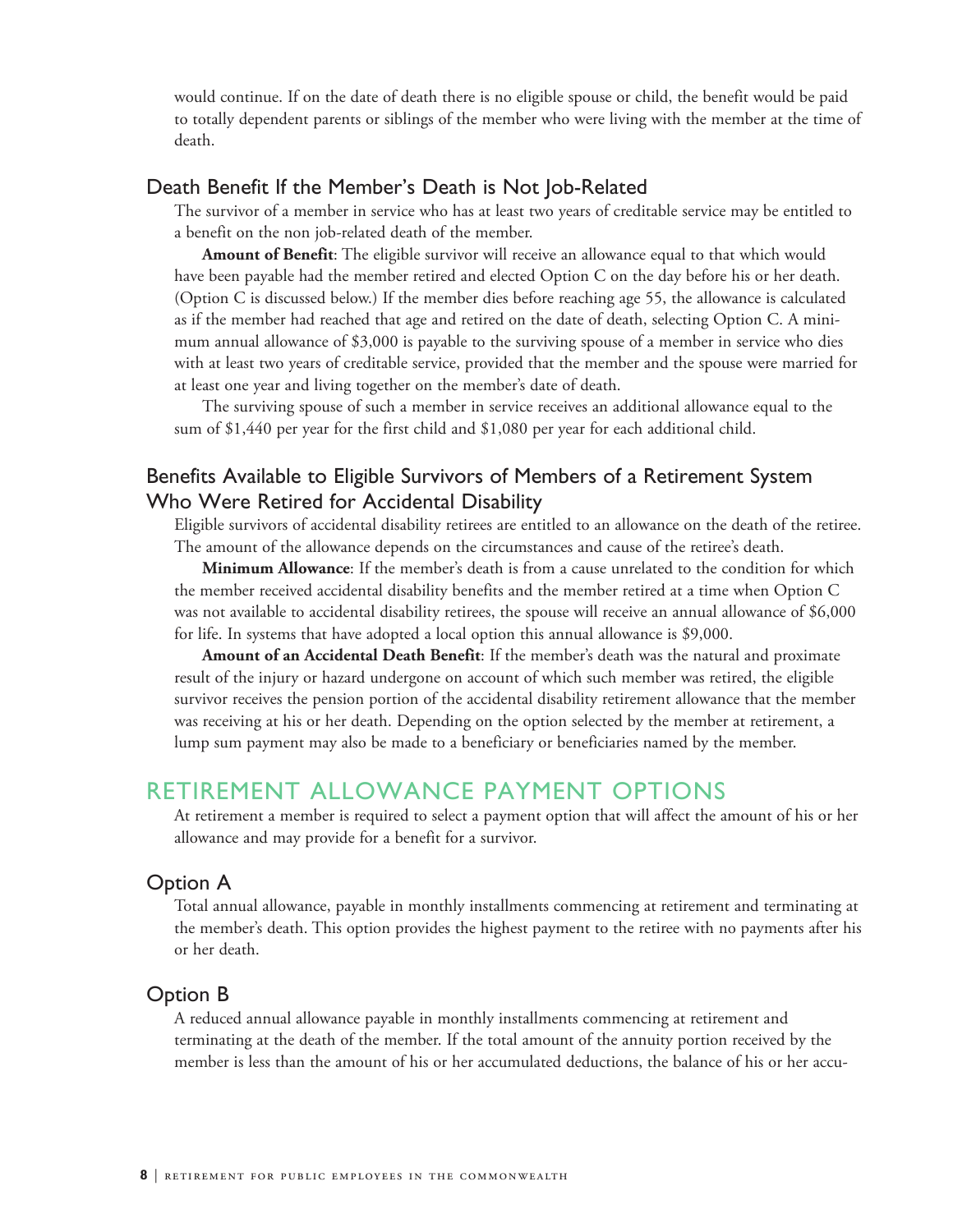mulated deductions will be paid in a lump sum to the retiree's beneficiary or beneficiaries of record. The member may choose any person(s) as his or her Option B beneficiary and may change that beneficiary at any time after retirement.

#### Option C

A reduced annual allowance payable in monthly installments commencing at retirement. At the death of the retired member, 2/3 of the allowance that the member was receiving is payable to the member's designated beneficiary for the life of the beneficiary. The member may only select his or her spouse, or former spouse who remains unmarried, child, parent, sister, or brother as the Option C beneficiary. Once the selection is made and the member is retired, no change can be made. For members who retired on or after January 12, 1988, if the beneficiary pre-deceases the retiree, the benefit payable increases (or pops up) to the amount which would have been payable under Option A. For members who retired prior to January 12, 1988, the Option C "pop-up" may be available if the retirement board and the local legislative body has accepted the section of the law allowing for it.

## COST-OF-LIVING ADJUSTMENTS

In years after 1997, cost-of-living (COLA) increases may be granted to retirees if the retirement system paying the retirement allowance approves and the local legislative body has accepted a special section of the retirement law. Each year, the PERAC Actuary will prepare a report that outlines the costs and actuarial impact of granting a COLA. The retirement board will review its fiscal status and will either elect to pay a COLA or decide not to if the payment of the COLA will substantially impair the retirement system's funding schedule. A COLA may be granted up to a maximum of 3% on the first \$12,000 of the retirement benefit. Any COLA granted becomes a permanent part of the member's allowance.

The base upon which a COLA is based can be increased in multiples of \$1,000. These increases are subject to approval by a majority vote of the retirement board and subject to the approval of the legislative body. The legislative body means the city council in a city, the town meeting in a town, the district members in a district and the governing body in an authority. In a county board or regional board, the legislative body is county or regional retirement board advisory council at a meeting called for that purpose by the county or regional retirement board that shall notify council members at least 60 days before the meeting.

### POST RETIREMENT EARNINGS

Post-retirement employment in the public sector is limited for persons retired from a retirement system established pursuant to G.L. c. 32. A public sector retiree cannot be employed in the public sector in Massachusetts for more than 960 hours in a calendar year, and the earnings from that employment, when added to any pension or retirement allowance received, cannot exceed the salary that is being paid for the position from which the member was retired or in which employment was terminated. This limitation applies to all public sector retirees, including disability retirees. If the retiree is employed for too many hours or earns in excess of the amount allowed, the employer is to recoup the excess.

Disability retirees are also limited in the amount that they can earn in the private sector or in the private sector in combination with public sector. A disability retiree's earnings when added to the retirement allowance cannot exceed the regular compensation which would have been payable to the member if he or she had continued in service in the grade held at retirement plus \$5,000. Disability retirees must file annual earnings reports with PERAC. If the retiree has earnings in excess of the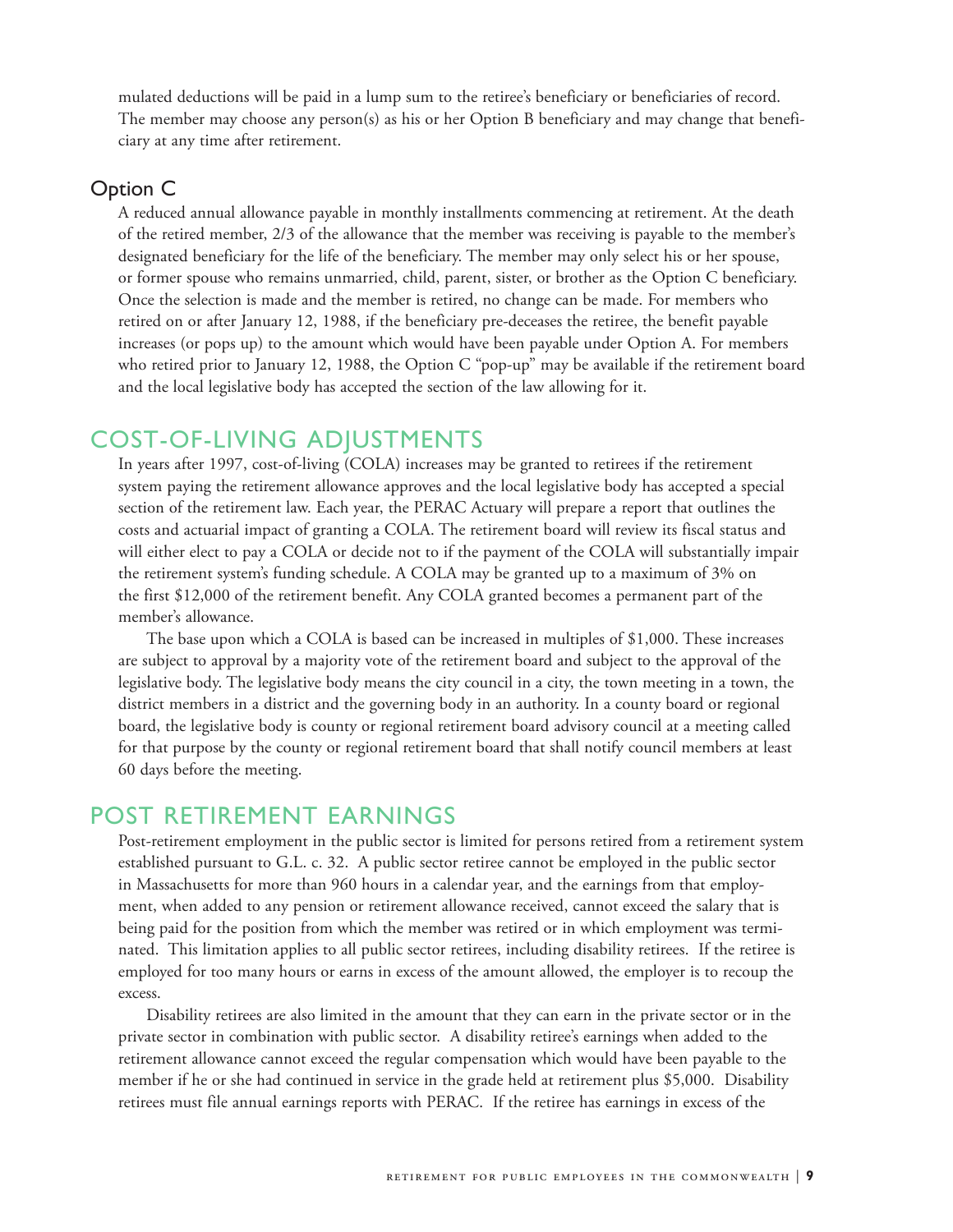amount allowed, the retirement board must recoup the excess or hold the retiree's allowance until the excess is recouped.

In certain limited circumstances a retiree can become employed in the public sector and rejoin the retirement system. The circumstances are quite individualized, and returning to membership can be very costly.

# CALCULATION OF A SUPERANNUATION RETIREMENT ALLOWANCE

A superannuation retirement allowance is calculated pursuant to the formula contained in G.L. c. 32, § 5. The normal yearly amount of the retirement allowance for any member classified in **Group 1** is to be calculated based upon:

1) the member's average annual rate of regular compensation during any period of three consecutive years of creditable service for which such rate of compensation was the highest, or the member's average annual rate of regular compensation during the period or periods, whether consecutive or not, constituting his last three years of creditable service preceding retirement, whichever is the greater;

2) the member's years and full months of creditable service at the time of his retirement;

| Percent | Age        |
|---------|------------|
| 2.5     | 65 OR OVER |
| 2.4     | 64         |
| 2.3     | 63         |
| 2.2     | 62         |
| 2.1     | 61         |
| 2.0     | 60         |
| 1.9     | 59         |
| 1.8     | 58         |
| 1.7     | 57         |
| 1.6     | 56         |
| 1.5     | 55         |
|         |            |

3) and the appropriate percentage as shown in the following chart.

The total normal amount of the retirement allowance of any member as calculated under G.L. c. 32, § 5 shall not exceed four fifths (80%) of the average annual rate of his or her regular compensation used in calculating the allowance.

In addition, a member, who is a veteran as defined in section one, shall receive an additional yearly retirement allowance of fifteen dollars for each year of creditable service or fraction thereof; provided, that the total amount of said additional retirement allowance shall not exceed \$300.

Persons who are under age 55 and who have in excess of twenty years of creditable service, or in some instances thirty years of service, may retire for superannuation. The amount of the benefit is reduced.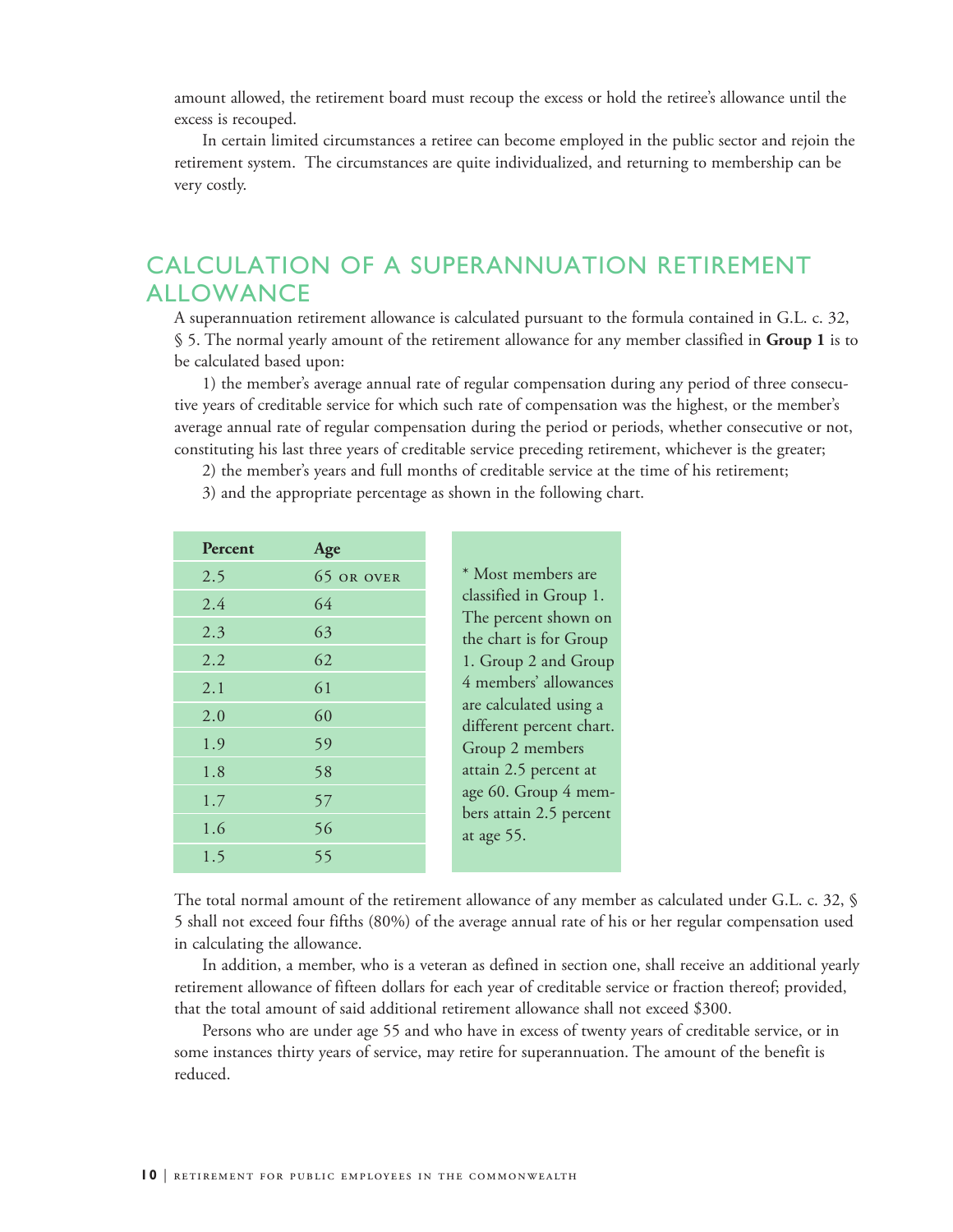G.L. c. 32, § 10(1) allows superannuation retirement for a person under age 55 with twenty years of creditable service who voluntarily terminates service, whose position is abolished, or who is removed or discharged from service without moral turpitude. The allowance is calculated in the same manner as a superannuation retirement under G.L. c. 32, § 5, but the age factor is reduced by one tenth of one percent for each year of age under age 55. For example, the age factor for an eligible applicant who is 53 years of age would be 1.3%.

G.L. c. 32, § 10(2) allows for a termination allowance for a person with twenty years of creditable service who fails of reappointment or who is removed or discharged from service without moral turpitude. That section also allows a termination allowance for a person with thirty years of creditable service who voluntarily terminates service. The allowance consists of the "annuity" (described above) plus a pension equal to one third of the average annual rate of regular compensation for the highest three years (or five years in cities, towns, counties, districts or

authorities which have not accepted the applicable local option).

Veterans retiring pursuant to G.L. c. 32, §10 are also entitled an additional yearly retirement allowance of fifteen dollars for each year of creditable service or fraction thereof; provided, that the total amount of said additional retirement allowance shall not exceed three hundred dollars in any case.

# SAMPLE CALCULATIONS

### Example 1

A 62-year-old man with a 60-year-old wife. He is a Group 1 member, non-veteran, with 22 years of creditable service. His last 3 years salaries were \$39,750, \$41,500 and \$43,000. (3 Year Average Salary  $= $41,416.67$ . His Annuity Savings Fund balance is \$35,000.

| OPTION (A) | Paid for the life of the member.                                                                                                                                                |                                                             |  |
|------------|---------------------------------------------------------------------------------------------------------------------------------------------------------------------------------|-------------------------------------------------------------|--|
|            | \$41,416.67 times 2.2% times Creditable Service 22.0000                                                                                                                         |                                                             |  |
|            | $=$ Total                                                                                                                                                                       | \$20,045.74                                                 |  |
|            | Divide by 12                                                                                                                                                                    | \$1,670.48                                                  |  |
|            | $x 12$ = Annual Allowance                                                                                                                                                       | \$20,045.76                                                 |  |
|            | (consists of a pension of $$16,736.16$ and an annuity of $$3,309.60$ )                                                                                                          |                                                             |  |
| OPTION (B) | Paid for the life of the member. At his death, the amount remaining in his Annuity<br>Savings account is paid to named beneficiary (ies).                                       |                                                             |  |
|            | Option (B) Annuity                                                                                                                                                              | \$3,175.20 (utilizes a factor based on the<br>member's age) |  |
|            | Option (A) Pension Amount                                                                                                                                                       | \$16,736.16                                                 |  |
|            | <b>Option (B) Annual Allowance</b>                                                                                                                                              | \$19,911.36                                                 |  |
| OPTION(C)  | Paid for the life of the member. The amount of the allowance takes into account the ages<br>of the member and the named beneficiary. At his death, the named Option (C) benefi- |                                                             |  |

ciary receives 2/3 of the amount that the member was receiving when he died.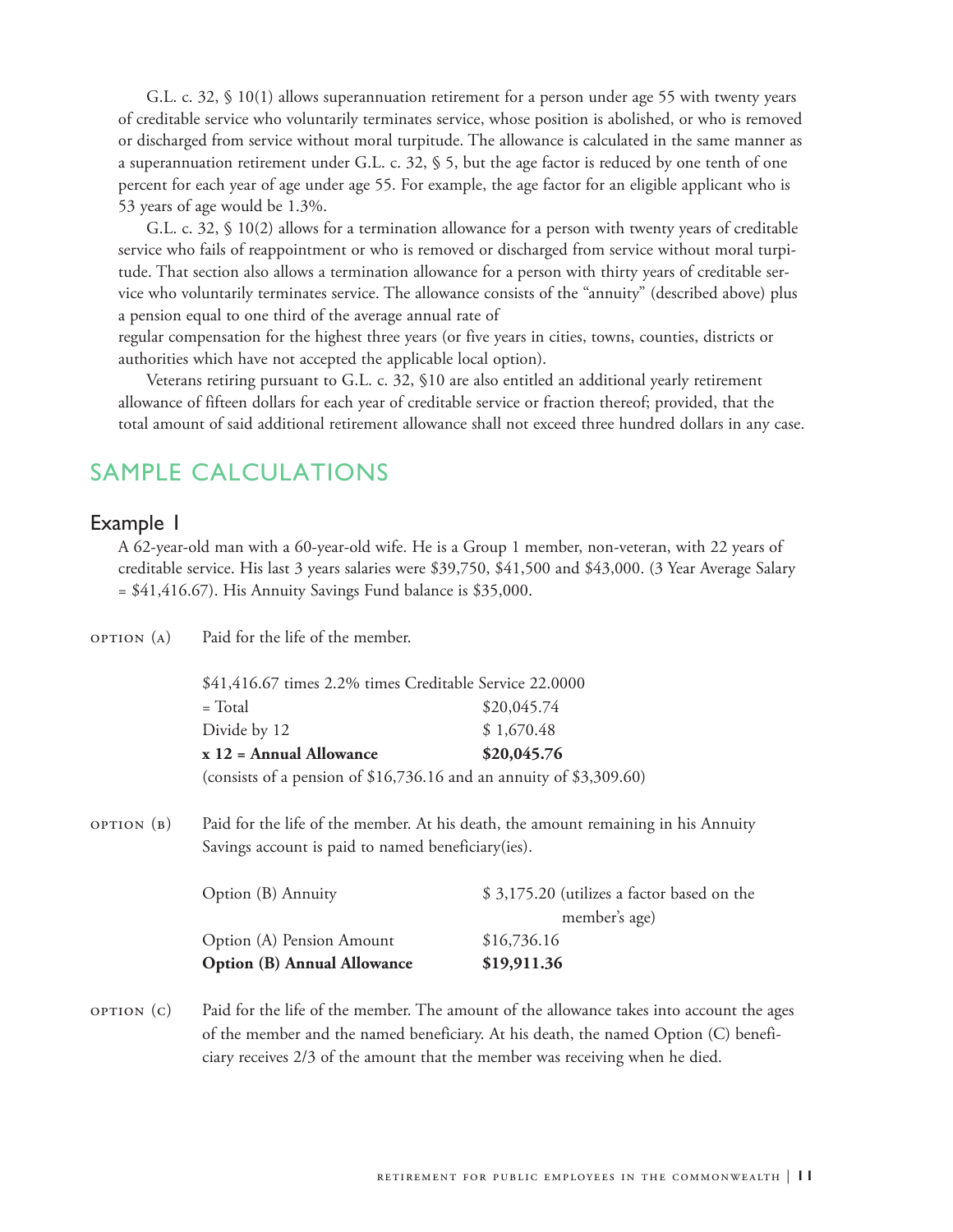| <b>Option (C) Annual Allowance</b> | \$17,957.16 |
|------------------------------------|-------------|
| Option (C) Pension                 | \$14,992.56 |
| Option (C) Annuity                 | \$2,964.60  |

If the beneficiary predeceases the retiree, the payable benefit may increase. For further details, please see the paragraph pertaining to Option C on page 9.

### Example 2

A 55-year-old man with a 51-year-old wife. He is a Group 1 member, is a veteran, with 20 years of creditable service. His last 3 years salaries were \$27,500, \$29,250 and \$32,750. (3 Year Average Salary = \$29,833.33). His Annuity Savings Fund balance is \$29,000.

| OPTION (A) | Paid for the life of the member.                                                   |                                                                                          |  |
|------------|------------------------------------------------------------------------------------|------------------------------------------------------------------------------------------|--|
|            | \$29,833.33 times 1.5% times Creditable Service 20.0000                            |                                                                                          |  |
|            | $=$ Total                                                                          | \$8,950.00                                                                               |  |
|            | Plus Veterans Benefit                                                              | \$ 300.00 (\$15 times years of service                                                   |  |
|            |                                                                                    | maximum \$300)                                                                           |  |
|            | Subtotal                                                                           | \$9,250.00                                                                               |  |
|            | Divide by 12                                                                       | 770.83<br>\$.                                                                            |  |
|            | $x 12$ = Annual Allowance                                                          | \$9,249.96                                                                               |  |
|            | (consists of a pension of \$6,810.48 and an annuity of \$2,439.48)                 |                                                                                          |  |
| OPTION (B) |                                                                                    | Paid for the life of the member. At his death the amount remaining in his Annuity        |  |
|            | Savings account is paid to named beneficiary (ies).                                |                                                                                          |  |
|            | Option (B) Annuity                                                                 | \$2,387.28 (utilizes a factor based on the<br>member's age)                              |  |
|            | Option (A) Pension Amount                                                          | \$6,810.48                                                                               |  |
|            | <b>Option (B) Annual Allowance</b>                                                 | \$9,197.76                                                                               |  |
| OPTION(C)  |                                                                                    | Paid for the life of the member. The amount of the allowance takes into account the ages |  |
|            | of the member and the named beneficiary. At his death, the named Option (C)        |                                                                                          |  |
|            | beneficiary receives 2/3 of the amount that the member was receiving when he died. |                                                                                          |  |
|            | Option (C) Annuity                                                                 | \$2,255.04                                                                               |  |
|            | Option (C) Pension                                                                 | \$6,318.36                                                                               |  |

If the beneficiary is predeceased by the retiree, the payable benefit may increase. For further details, please see the paragraph pertaining to Option C on page 9.

**Option (C) Annual Allowance \$8,573.40**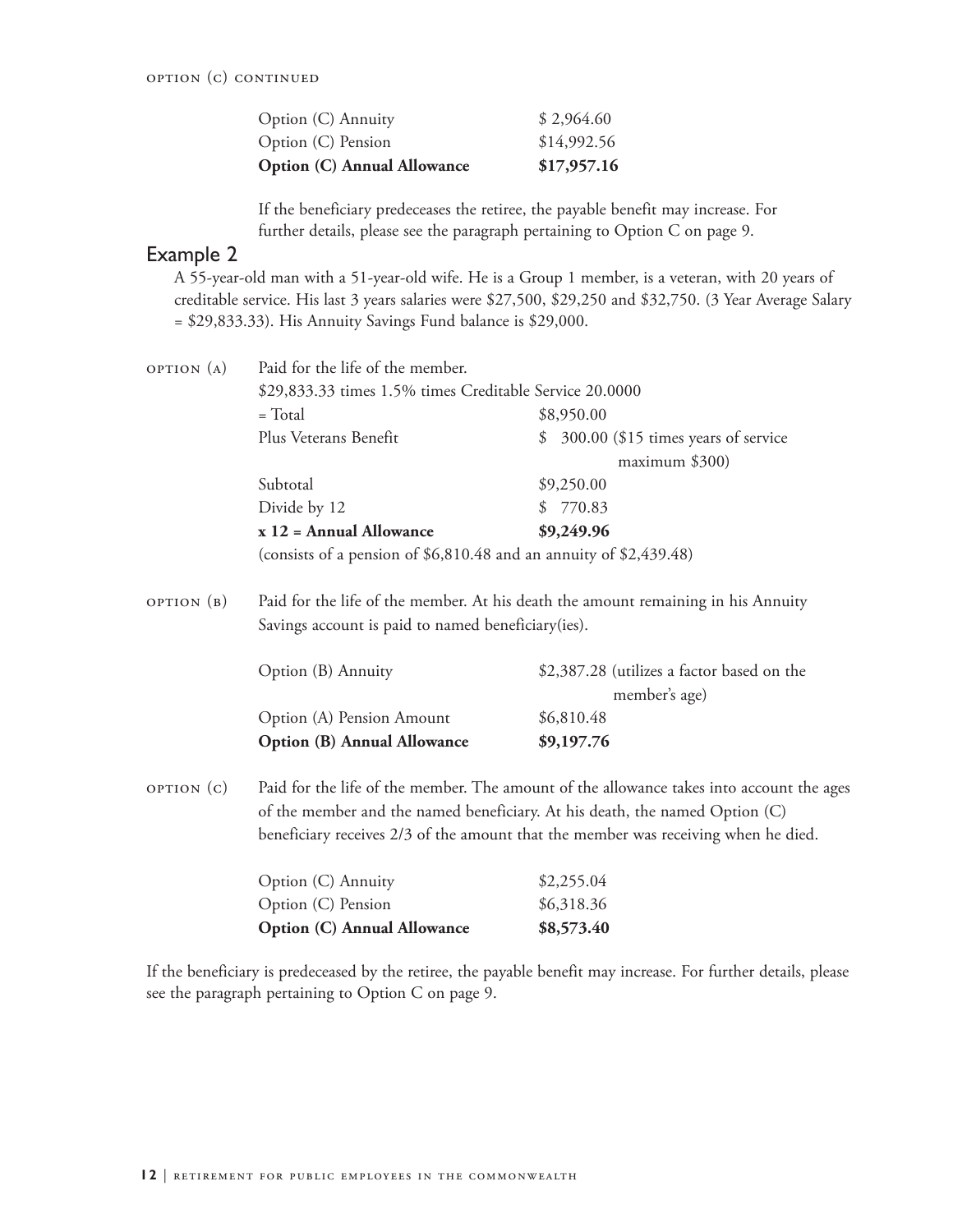# PLEASE COME VISIT US ON THE WEB. WWW.MASS.GOV/PERAC